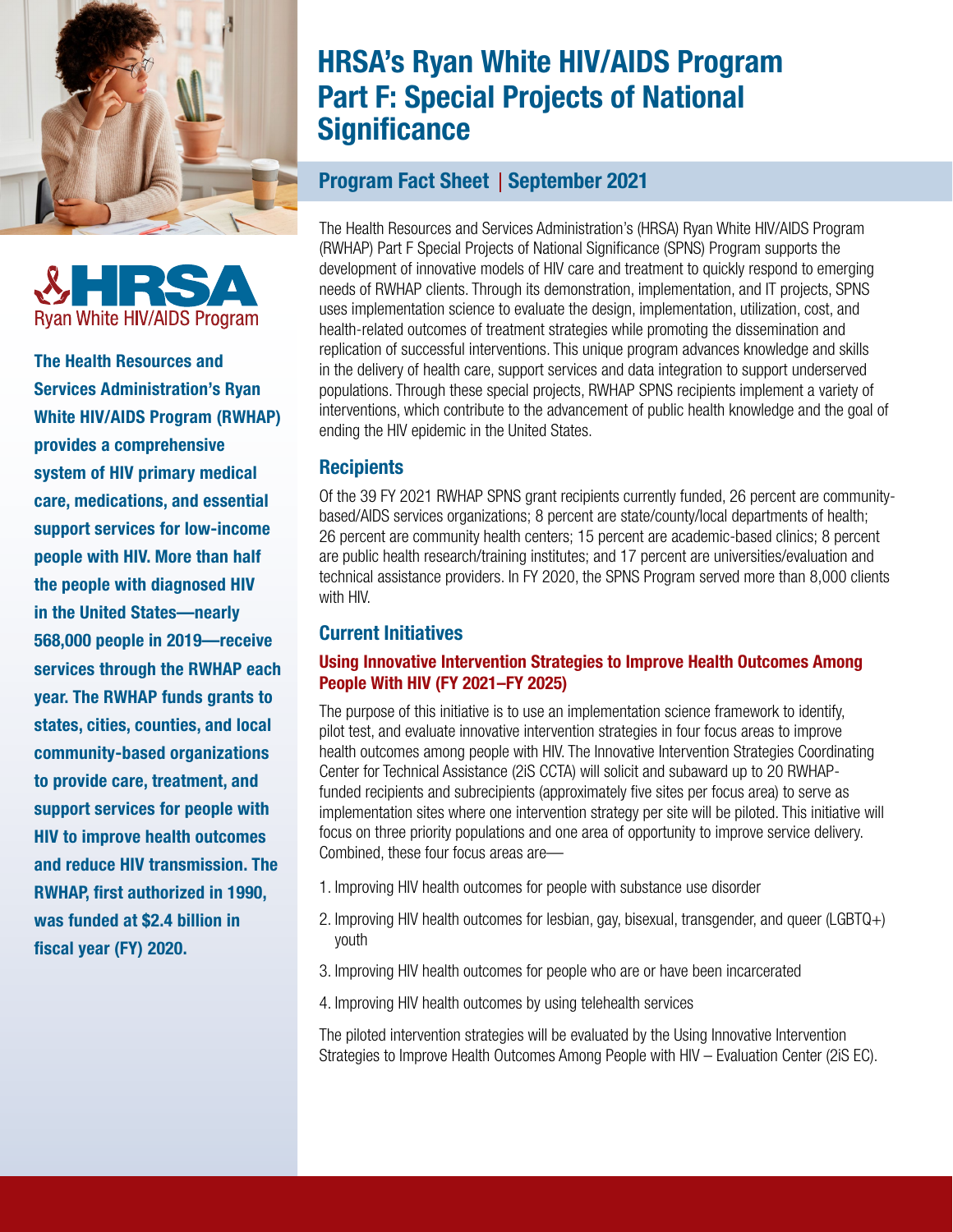## Building Capacity to Improve Collecting and Reporting Viral Suppression Data to the Medicaid Adult Core Set (FY 2021–FY 2025)

This initiative seeks to develop strategies to build capacity among HIV surveillance and Medicaid programs for reporting high-quality HIV viral suppression data to comply with HIV Viral Load Suppression measure reporting on the Medicaid Adult Core Set. HRSA awarded one System Coordination Provider (SCP) to select, fund, and work with up to 10 RWHAP Part B recipients, as well as HIV surveillance and Medicaid programs to build capacity to report high-quality HIV viral suppression data to the CMS as part of the annual state Medicaid Adult Core Set reporting. The SCP will work with state RWHAP, HIV surveillance, and Medicaid programs to develop, implement, and evaluate strategies to improve the collection and reporting of HIV viral suppression data to the Medicaid Adult Core Set. In addition, the SCP will promote the dissemination and replication of effective strategies and lessons learned for adoption across other states.

#### Leveraging a Data to Care Approach to Cure Hepatitis C Within the Ryan White HIV/AIDS Program (FY 2020-FY 2022)

This demonstration project links people with hepatitis C virus (HCV) and HIV within the RWHAP to care by leveraging existing public health surveillance with clinical data systems. A Technical Assistance Provider (TAP) organization is funded to provide targeted technical assistance to up to 10 RWHAP Part A and/or Part B jurisdictions (i.e., state, city, and/or local health departments) to focus jurisdictional efforts on improving existing collaboration between their HCV surveillance systems and RWHAP care providers. The goal is to facilitate the sharing of data and identification of people with HIV and HCV who currently are not receiving care to improve collaboration between HCV and HIV surveillance systems and RWHAP providers. The TAP is working collaboratively with a contractor that will evaluate the overall effectiveness and impact of this project.

#### Building Capacity to Implement Rapid Antiretroviral Therapy Start for Improved Care Engagement in the Ryan White HIV/AIDS Program (FY 2020–FY 2023)

This initiative supports the implementation and evaluation of "rapid start," or the accelerated entry into HIV medical care and rapid initiation of antiretroviral therapy (ART) for people with HIV who are newly diagnosed, new to care, or out of care. The program funds 15 implementation sites that have the capacity and infrastructure to support rapid start initiation, but have not yet been able to, with the goal of replicating and expanding successful rapid start models. This initiative is supported through funding from the U.S. Department of Health and Human Services (HHS) Office of the Assistant Secretary for Health Minority HIV/AIDS Fund (MHAF).

#### Rapid ART Start in the RWHAP – Dissemination Assistance Provider (FY 2020–FY 2023)

This initiative funds a single organization that will develop a compendium of promising rapid ART interventions. The recipient will systematically identify and document innovative practices and procedures of rapid ART interventions and promote the dissemination of these models for replication among RWHAP and other providers serving people with HIV.

#### Improving Care and Treatment Coordination Focusing on Black Women With HIV (FY 2020–FY 2023)

This initiative supports 12 cooperative agreements for up to three years to design, implement, and evaluate the use of bundled interventions for Black women with HIV. Bundled interventions address sociocultural health determinants, expand the delivery and utilization of comprehensive HIV care and treatment services, support continuous engagement in care, and improve health outcomes for Black women with HIV in a culturally sensitive and responsive manner. All demonstration sites funded under this initiative will be required to collaborate with the Evaluation and Technical Assistance Provider (ETAP). This initiative is supported through funding from HHS MHAF.

#### Capacity Building in the RWHAP to Support Innovative Program Model Replication (FY 2019–FY 2022)

This initiative builds and enhances the capacity of RWHAP recipients and subrecipients to replicate evidence-informed models of care and interventions among RWHAP jurisdictions using previously developed program implementation tools, manuals, and other resources. In addition, this initiative increases system-level capacity for adopting these models of care and interventions that offer comprehensive, high-quality, culturally competent HIV screening, care, and treatment for people with HIV who are not fully engaged in primary care. By building capacity and encouraging the implementation or replication of effective models of care, the RWHAP will improve systems of care, reduce health disparities, and improve outcomes along the HIV care continuum. The recipient leads and supports the dissemination and replication of evidence-informed innovative models of care and interventions in Atlanta, GA; Jackson, MS; Las Vegas, NV; and New Orleans, LA.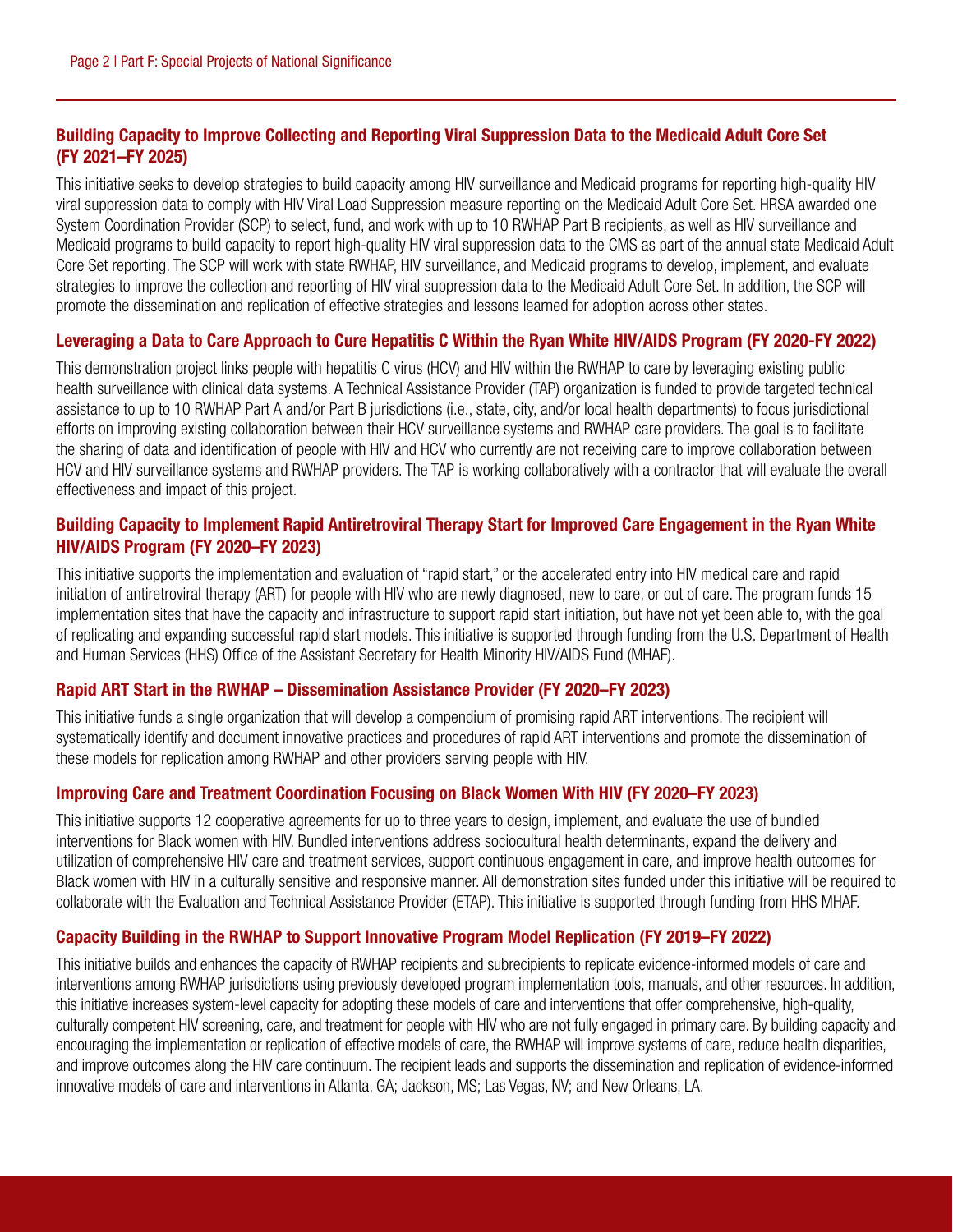#### Enhancing Linkage of Sexually Transmitted Infection and HIV Surveillance Data in the RWHAP (FY 2019–FY 2022)

This initiative improves linkage, re-engagement in care, and health outcomes for people with HIV in the RWHAP. HRSA funded a TAP to identify and fund up to five jurisdictions (state, city, and/or local health departments) to provide programmatic technical assistance for each jurisdiction to create or improve data sharing across its sexually transmitted infection (STI) and HIV surveillance systems, as well as an evaluation contractor to evaluate the overall effectiveness of the project. The TAP assesses jurisdictional barriers to data sharing across STI and HIV surveillance departments and develops tools to address these barriers. Improved data sharing will allow the matching of STI (i.e., chlamydia, gonorrhea, and/or syphilis cases) and HIV surveillance data, which will be used to improve the capacity of RWHAP clinics to prioritize resources for linking and re-engaging people with HIV into care. Improving the frequency of this data sharing will inform RWHAP clinics' decisionmaking around allocation of resources and services to improve health outcomes of people with HIV.

#### Strengthening Systems of Care for People With HIV and Opioid Use Disorder (FY 2019–FY 2022)

This initiative supports two SCPs that assist states in leveraging resources at the federal, state, and local levels for people with HIV and opioid use disorder (OUD). The SCP recipients work across 14 state partners, which include Arizona, Connecticut, Iowa, Kentucky, Louisiana, Maine, Massachusetts, New Jersey, Rhode Island, Utah, Vermont, Virginia, Washington, and West Virginia. This initiative will strengthen system-level coordination and networks of care between RWHAP recipients and other federal, state, and local entities funded to respond to the opioid epidemic to ensure people with HIV and OUD have access to behavioral health care, treatment, and recovery services. In addition, this initiative will build upon existing systems of care and treatment that will maximize cross-sector collaboration to achieve improvements in system-level coordination and to leverage available resources for improving the health outcomes of people with HIV and OUD.

#### Improving STI Screening and Treatment Among People Living With or At Risk for HIV (FY 2018–FY 2021)

This initiative supports the implementation and evaluation of clinical and system-level interventions to improve screening and treatment of STIs among low-income people with HIV or at risk for HIV. The recipient is partnering with clinical and systems-level institutions in Washington, DC, Florida, and Louisiana to implement, evaluate, and disseminate results and best practices of select interventions. This cooperative agreement is a collaborative effort between HRSA's HIV/AIDS Bureau and Bureau of Primary Health Care, with input from the Centers for Disease Control and Prevention's Division of STD Prevention.

#### Evidence-Informed Approaches to Improving Health Outcomes for People With HIV (FY 2018–FY 2021)

This initiative systematically identifies, catalogs, disseminates, and supports the replication of evidence-informed approaches and interventions to engage people with HIV who are out of care or at risk of not continuing HIV medical care. This initiative will identify acuity scales tools to determine the likelihood of people with HIV engaging or re-engaging in health care; identify data utilization interventions to actively identify and intervene with people with HIV who are out of care; identify innovative service delivery models; evaluate the costs associated with each approach or intervention; catalog the approaches; develop an implementation manual; disseminate the approaches and interventions; and support replication through technical assistance to RWHAP and HIV health care service providers. The ETAP is evaluating and promoting the effectiveness of these approaches and the design, implementation, utilization, cost, and health outcomes of the interventions.

#### Implementation of Evidence-Informed Behavioral Health Models to Improve HIV Health Outcomes for Black Men Who Have Sex With Men (FY 2018–FY 2021)

This initiative supports the implementation and evaluation of evidence-informed models of care designed to engage, link, and retain Black men who have sex with men (BMSM) in HIV medical care and supportive services. This initiative funds eight demonstration sites for three years and one ETAP for four years to implement and evaluate four evidence-informed interventions and/or models of care. These models of care include STYLE, a youth-focused case management intervention, Linkage to Care, and Project Silk; the models integrate behavioral health services with HIV care to address specifically the needs of BMSM and to improve health outcomes. The demonstration projects will disseminate lessons learned and effective models of care. The ETAP will coordinate the multisite evaluation, provide programmatic technical assistance to the demonstration sites, and lead publication and dissemination efforts.